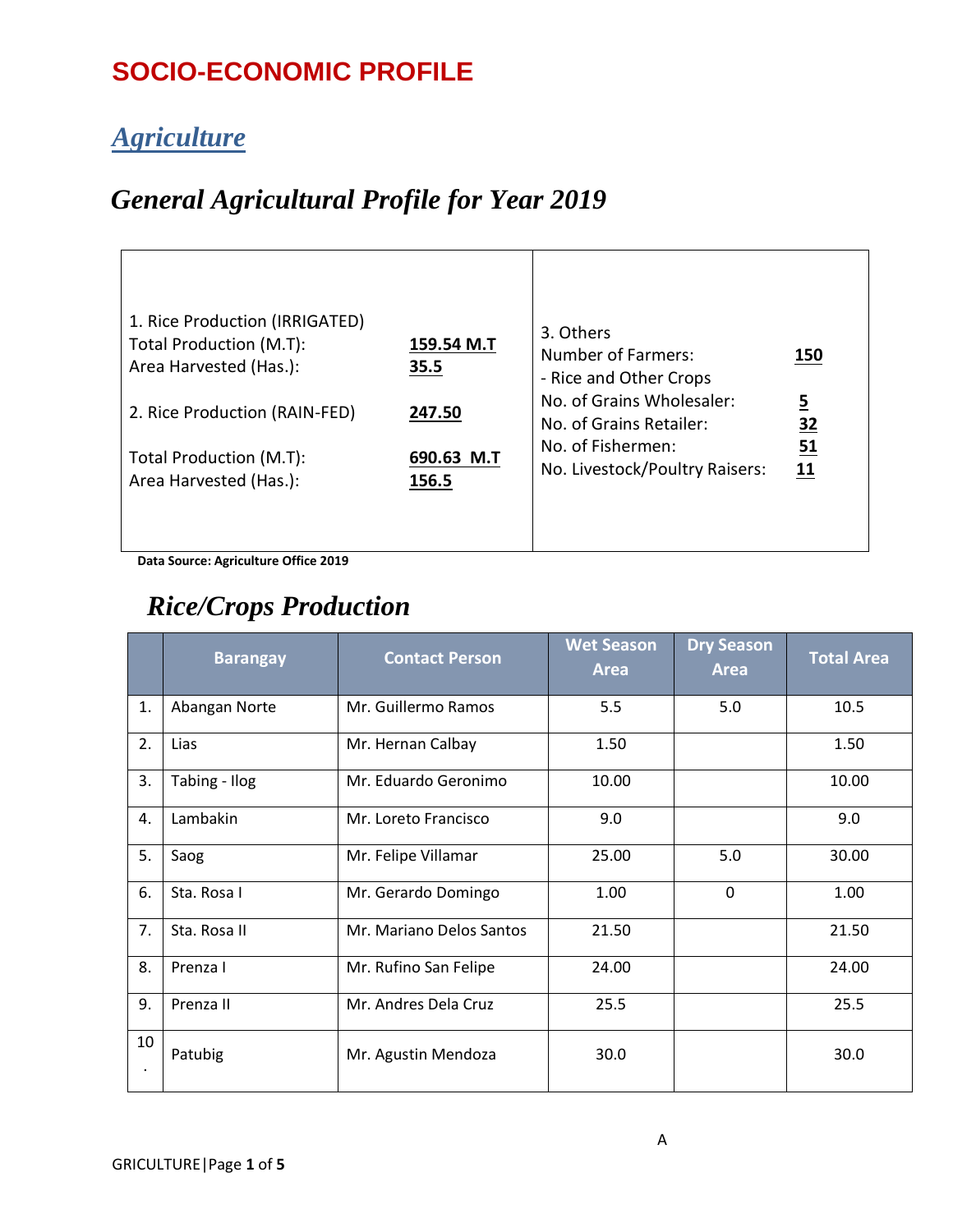| 11    | Loma De Gato | Mr. Apolinario Dela Cruz | 49.0  | 12.0   | 61.00 |
|-------|--------------|--------------------------|-------|--------|-------|
| Total |              | 202.00                   | 22.00 | 224.00 |       |

 *Data Source: Agriculture Office 2019*

### *Fisheries/ Aquaculture Production*

|              | <b>Barangay</b> | <b>Name Fisheries</b>   | <b>Harvest</b><br><b>Type</b> | <b>Fishing Grounds</b> | <b>Area</b> |
|--------------|-----------------|-------------------------|-------------------------------|------------------------|-------------|
| 1.           | Abangan Norte   | Mr. Marites Dato-on     | Bangus /<br><b>Tilapia</b>    | Fishpond (Brakish)     | 53.0        |
| 2.           | Abangan Sur     | Mr. Benedicto Alejandro | Tilapia                       | Fishpond (Brakish)     | 3.5         |
| 3.           | Lambakin        | Mr. Estilito Amto       | Tilapia                       | Fishpond (Freshwater)  | 1.0         |
| 4.           | Loma De Gato    | Mr. Sergio Francisco    | Tilapia                       | Fishpond (Freshwater)  | 0.435       |
| 5.           | Nagbalon        | Mr. Jose Richie Dillena | Bangus /<br>Tilapia           | Fishpond (Brakish)     | 77.5        |
| 6.           | Poblacion II    | Mr. Ernesto Floro       | Tilapia                       | Fishpond (Brakish)     | 32.0        |
| 7.           | Prenza II       | Mr. Benigno Zuniga      | Tilapia                       | Fishpond (Freshwater)  | 1.6         |
| 8.           | Sta. Rosa I     | Mr. Teodorico Raymundo  | Tilapia                       | Fishpond (Freshwater)  | 0.1         |
| 9.           | Sta. Rosa II    | Mr. Mauro Aquino        | Tilapia                       | Fishpond (Freshwater)  | 0.25        |
| <b>Total</b> |                 |                         |                               |                        | 170.43      |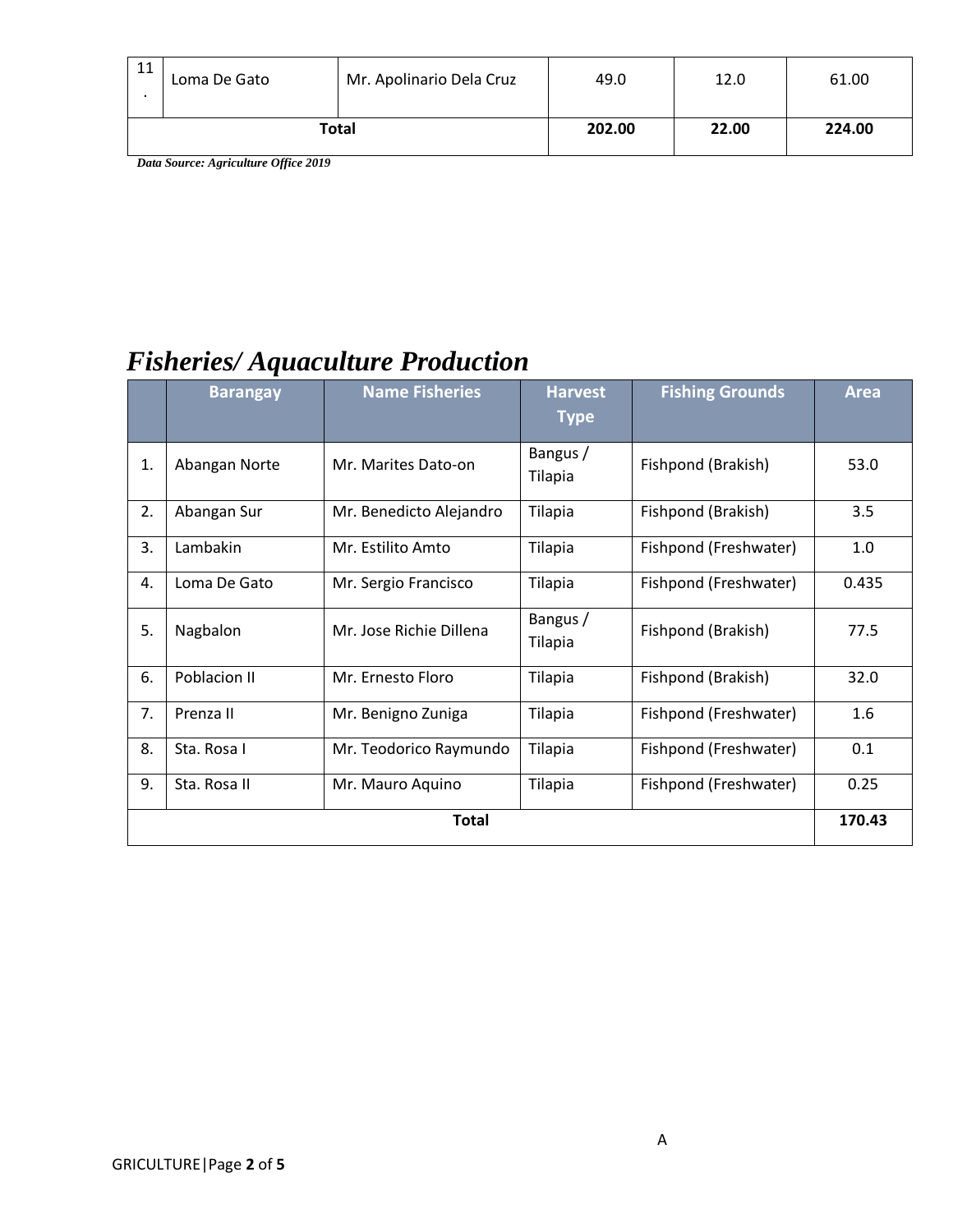# *Livestock/ Poultry Production*

|     | <b>Farm Name</b>                                           | <b>Livestock Type</b> | <b>Farm Class</b>          | <b>Barangay</b> |
|-----|------------------------------------------------------------|-----------------------|----------------------------|-----------------|
|     | 1. Belando Farm (Swine)                                    | Others                | Aquilino Belando           | Prenza II       |
| 2.  | <b>Broadway Livestock</b><br>Agricultural Corp. (Piggery)  | Others                | <b>Rolando Diamante</b>    | Loma De Gato    |
|     | 3. $ 2 k 2 Farm (Layer)$                                   | Others                | Cecilia dela Cruz          | Loma De Gato    |
| 4.  | Coronet Poultry Farm                                       | Poultry               | Frederick G. Mendoza       | Lambakin        |
| 5.  | Cecilia Farm (Swine)                                       | Others                | Hon. Epifanio<br>Guillermo | Sta. Rosa II    |
| 6.  | DIL Piggery (formerly LK)<br>(Swine)                       | Others                | Leticia Ibasco             | Sta. Rosa II    |
|     | 7. Embassy Piggery                                         | Others                | <b>Edward See</b>          | Loma De Gato    |
| 8.  | Family Star Agro (Swine)                                   | Others                | Alfredo Ong                | Prenza I        |
| 9.  | <b>Family Superior Agro</b><br>(Swine)                     | Others                | Alfredo Ong                | Prenza I        |
|     | 10. GRP Backyard Piggery                                   | Others                | <b>Gerald Droton</b>       | Loma De Gato    |
|     | 11. J.C Farmhouse                                          | Others                | Salvador Zerruda           | Loma De Gato    |
|     | 12. Jamela Luis Farm                                       | Others                | Sonny Santos               | Loma De Gato    |
|     | 13. Luci anne Piggery Farm                                 | Others                | Annie Balingit             | Loma De Gato    |
| 14. | Marilao Stock farm (Piggery)<br>& Layers                   | Others                | Alberto Chua               | Loma De Gato    |
| 15. | <b>Silver Arrow Stock Farm</b><br>(Piggery)                | Others                | Severino Leung             | Sta. Rosa I     |
|     | 16. United Global Agri-Venture                             | Others                | Carlos Salazar             | Loma De Gato    |
| 17. | Millenium Agri-Venture<br>Poultry/Piggery                  | Others                | Cesar Tan                  | Loma De Gato    |
| 18. | United Premier Layer farm<br>Corporation<br>$\overline{a}$ | Poultry               | Carlos Salazar             | Loma De Gato    |

 **Data Source: Agriculture Office 2019**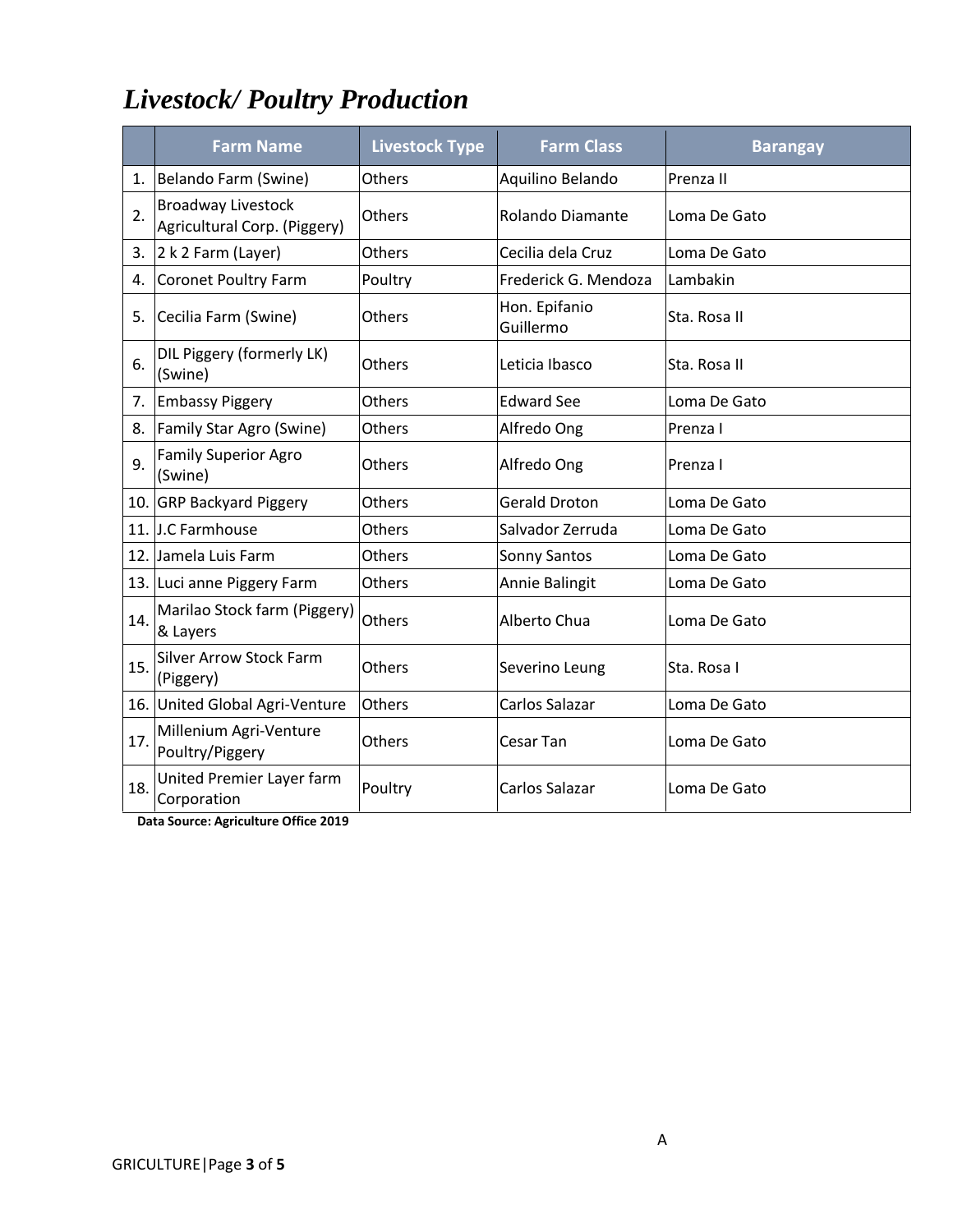#### *Warehouses*

|                  | <b>Name of Warehouse</b>                              | <b>Classification/</b><br><b>Contents</b>   | <b>Contact Person</b>                          | <b>Barangay</b> |  |
|------------------|-------------------------------------------------------|---------------------------------------------|------------------------------------------------|-----------------|--|
| 1.               | Cecilia Commercial                                    | Warehousing                                 | Cecilia Guillermo                              | Abangan Norte   |  |
| $\overline{2}$ . | <b>TLL Realty &amp; Management</b><br>Corporation     | Rice / Sugar                                | John Rivera                                    | Ibayo           |  |
|                  | 3. Sytengco Philippines                               | Warehousing                                 | Anase Realty and<br>Enterprises<br>Corporation | Lias            |  |
| 4.               | <b>Green Miles</b>                                    | Warehousing                                 | <b>Green Miles</b>                             | Sta. Rosa I     |  |
| 5.               | <b>GLC Forklift Incorporated</b>                      | Warehousing                                 | <b>GLC Forklift</b><br>Incorporated            | Sta. Rosa I     |  |
| 6.               | Balikbayan Handicrafts Corp.                          | Woodcrafts                                  | Rita W. Cruz                                   | Abangan Sur     |  |
| 7.               | <b>R.F SY Warehouse</b>                               | Warehousing                                 | Ramon F. Sy                                    | Abangan Sur     |  |
| 8.               | 3M. Phils. Holding<br><b>Development Corporation</b>  | Warehousing                                 | Mark Jeffrey Cua Tan                           | Sta. Rosa II    |  |
| 9.               | Eureka                                                | Warehousing                                 | Ching Benito Toledo                            | Sta. Rosa II    |  |
|                  | 10. Sanfa                                             | Warehousing                                 | Fu, Chiong Long                                | Sta. Rosa II    |  |
|                  | 11. Sprint Industrial Dev. Corp.                      | Asia Food<br>Beverages/<br>UNI <sub>8</sub> | Sprint Industrial Dev.<br>Corp.                | Lambakin        |  |
| 12               | Eldan Land Use Management<br>Development              | Plastic /<br>Marsmallow                     | <b>Eldan Land Use</b><br>Management            | Patubig         |  |
|                  | 13. Jinan Realty Corporation                          | Fantech / Purewin Jinan corporation         |                                                | Patubig         |  |
|                  | 14. Dionisio G. Lee                                   | Ice Plant /<br><b>Dressing Plan</b>         | Dionisio G. Lee                                | Loma de Gato    |  |
| 15               | <b>Prime Global Handling</b><br>Services Incorporated | Warehousing                                 | Carolina Melitante                             | Loma de Gato    |  |

 **Data Source: Barangay Level 2019**

## *Slaughterhouses*

| Name of Slaughterhouse           | Ownership <sup> </sup> | <b>Contact Person</b>             | <b>Barangay</b> |
|----------------------------------|------------------------|-----------------------------------|-----------------|
| <b>IMarilao Private Abattoir</b> | Private                | Ms. Virginia Dela Paz Sta. Rosa I |                 |
|                                  |                        |                                   |                 |

 **Data Source: Agriculture Office 2019**